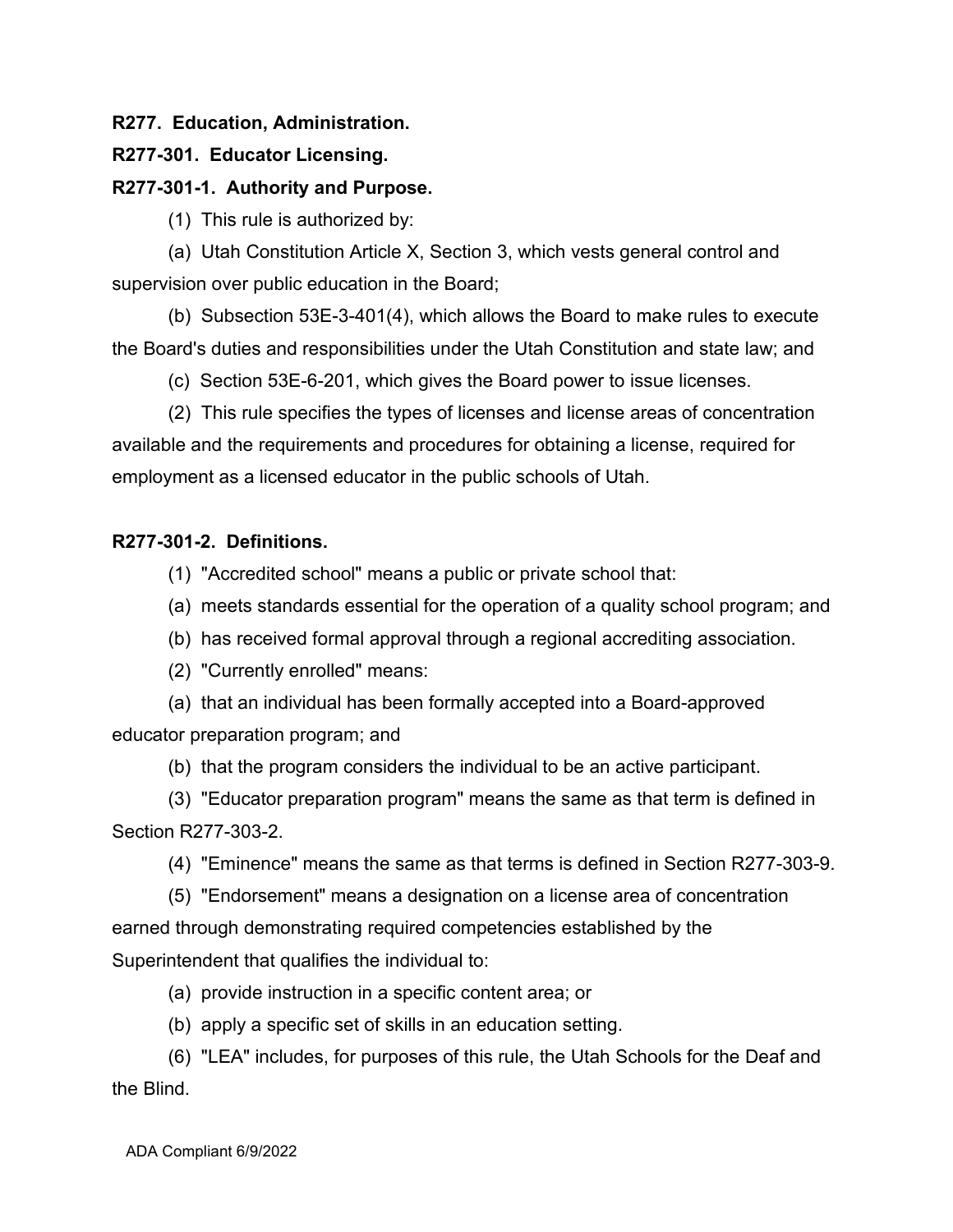(7)(a) "License areas of concentration" or "license area" means a designation on a license of the specific educational setting or role for which the individual is qualified, to include the following:

- (i) Early Childhood;
- (ii) Elementary;
- (iii) Secondary;
- (iv) School Leadership
- (v) Career and Technical Education or "CTE";
- (vi) School Counselor;
- (vii) School Psychologist;
- (viii) Special Education;
- (ix) Preschool Special Education;
- (x) Deaf Education;
- (xi) Speech-Language Pathologist;
- (xii) Speech-Language Technician;
- (xiii) School Social Worker; and
- (xiv) Audiologist.

(8) "Licensing Jurisdiction" means the designated educator licensing authority in any foreign country or state of the United States of America and the Department of Defense Education Activity (DoDEA).

(9) "NASDTEC" means the National Association of State Directors of Teacher Education and Certification.

(10) "NASDTEC Stage 2 Educator License" means a license issued to an individual who holds a bachelor's degree and has completed an approved program but has not met the jurisdiction-specific requirement for a Stage 3 license of a member jurisdiction.

(11) "Renewal" means reissuing or extending the length of a license consistent with Rule R277-302.

# **R277-301-3. License Structure.**

(1) Utah educator licenses include the following licenses: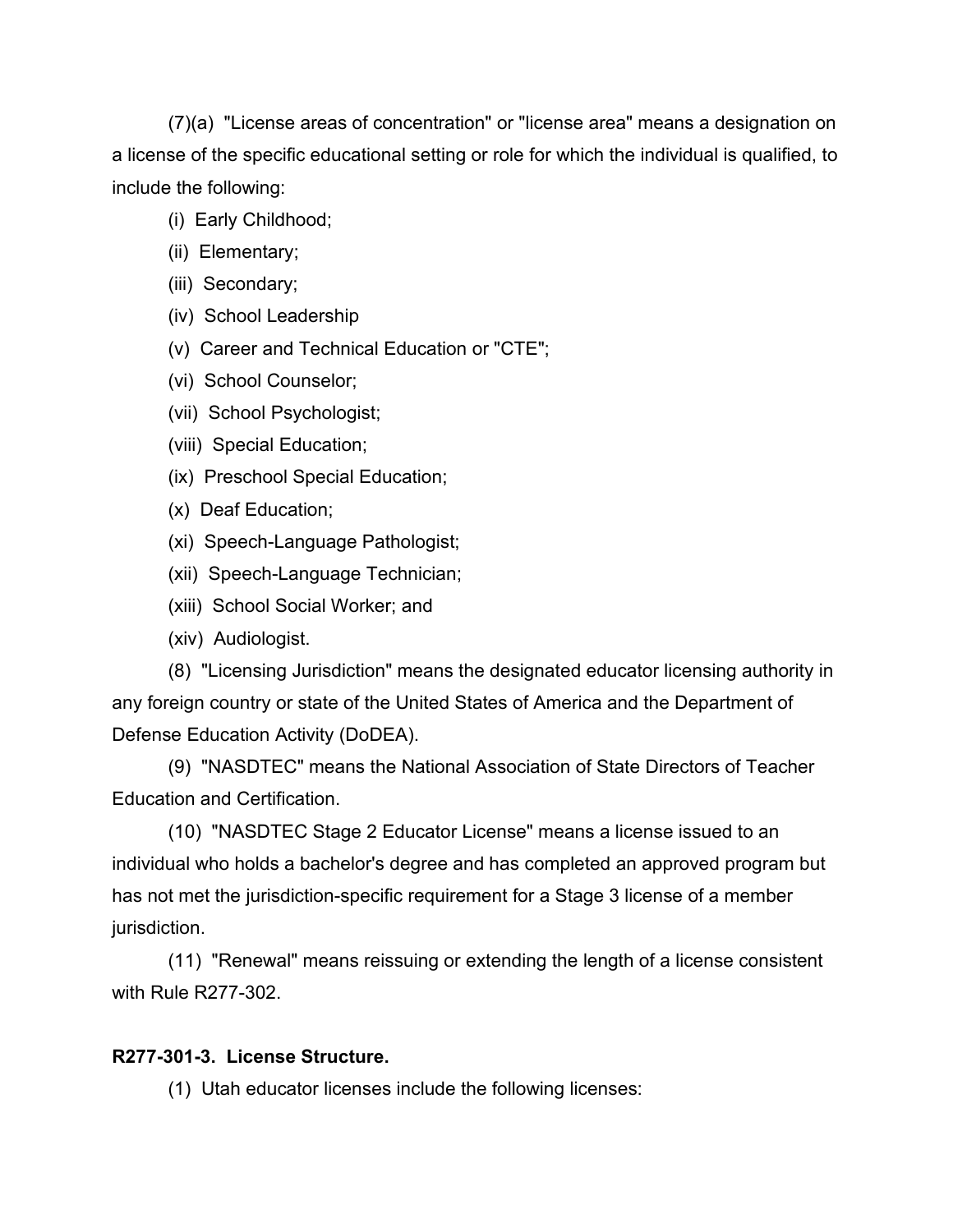(a) Associate educator license;

(b) Professional educator license; and

(c) LEA-specific educator license.

(2) The Superintendent may only issue one single active Utah educator license to an individual.

(3) An educator license shall include at least one license area of concentration.

(4) License areas of concentration and endorsements shall have a designation of:

(a) associate;

(b) professional; or

(c) LEA-specific.

(5) An associate educator license may only include associate or LEA-specific license areas of concentration and endorsements.

(6) An LEA-specific educator license may only include LEA-specific license areas of concentration and endorsements.

(7) An educator may add a license area or endorsement to an existing license or license area of concentration by meeting the requirements for an associate, professional, or LEA-specific endorsement as established in this rule.

(8) The Superintendent may establish deadlines and uniform forms and procedures for all aspects of licensing.

(9)(a) All licenses expire on June 30 of the year of expiration and a licensee may renew any time after January 1 of the same year.

(b) Responsibility for license renewal rests solely with the licensee.

#### **R277-301-4. Associate Educator License Requirements.**

(1) The Superintendent shall issue an associate educator license to an individual that applies for the license and that meets all requirements in this Section R277-301-4.

(2) An associate educator license, license area, or endorsement is valid for three years.

(3) The Superintendent may only renew an associate educator license if: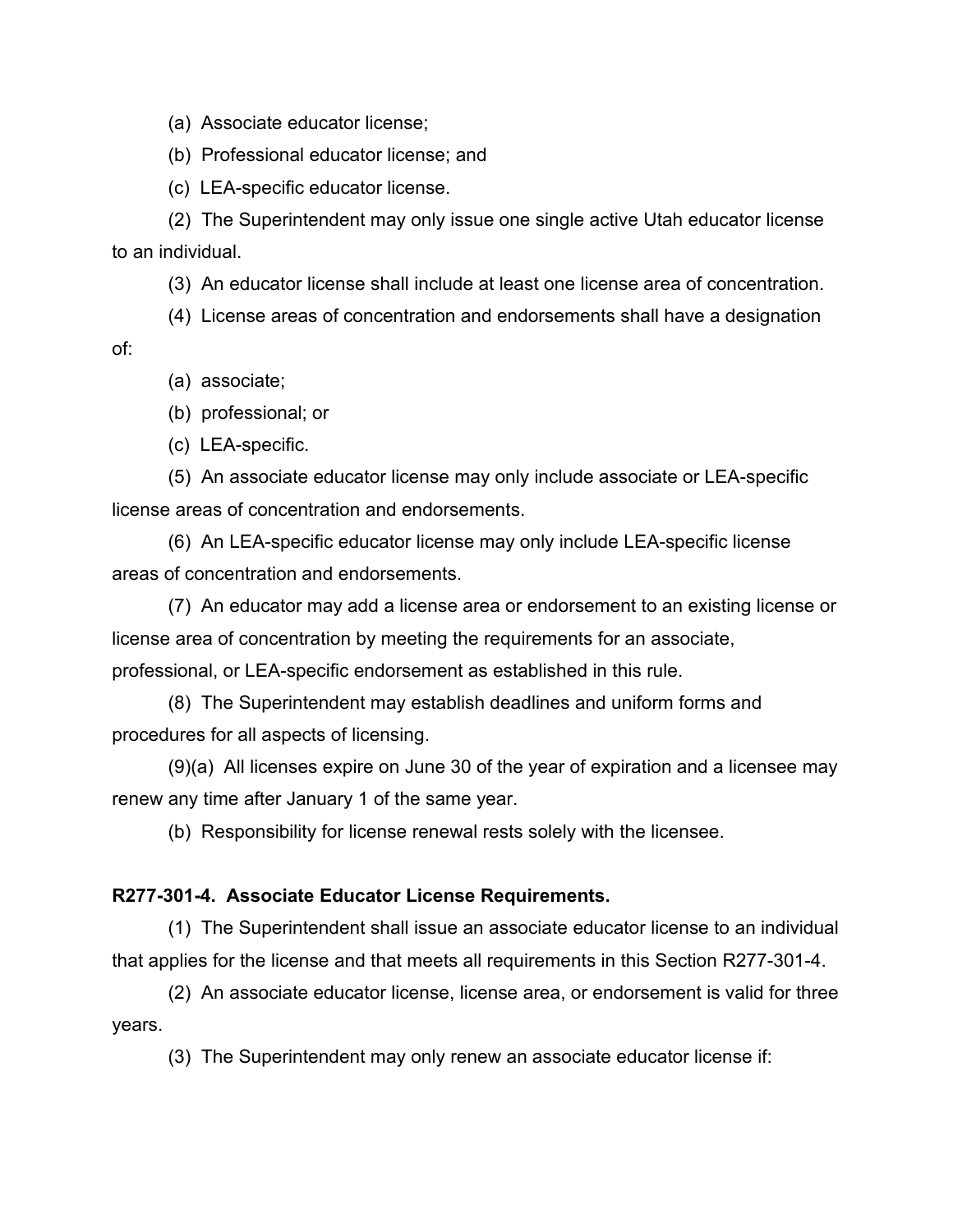(a) the individual has less than three years of experience in a Utah public or accredited private school; or

(b) the individual is employed by a Utah public or accredited private school and the employer has requested a one year extension of the license.

(4) Notwithstanding Subsection (3), the Superintendent may not renew an associate license with a license area in special education or related services, if the educator has three years of experience with the associate license.

(5) The general requirements for an associate educator license shall include:

(a) completion of a criminal background check, including:

(i) review of any criminal offenses and clearance in accordance with Rule R277- 214; and

(ii) continued monitoring in accordance with Subsection 53G-11-403(1);

(b) completion of the educator ethics review within one calendar year prior to the application; and

(c) one of the following:

(i) a bachelor's degree or higher from a regionally accredited institution;

(ii) current enrollment in a university-based Board-approved educator preparation program that will result in a bachelor's degree or higher from a regionally accredited institution; or

(iii) skill certification in a specific CTE area as established by the Superintendent.

(6) The content knowledge requirements for an associate educator license shall include:

(a) for an elementary license area, demonstration of the content competency criteria established by the Superintendent;

(b) for a secondary or CTE license area with a content endorsement, or for an endorsement being added to a professional license area, one of the following:

(i)(A) passage of a content knowledge test approved by the Superintendent, where required; or

(B) demonstration of the competency criteria established by the Superintendent if no content knowledge test is required;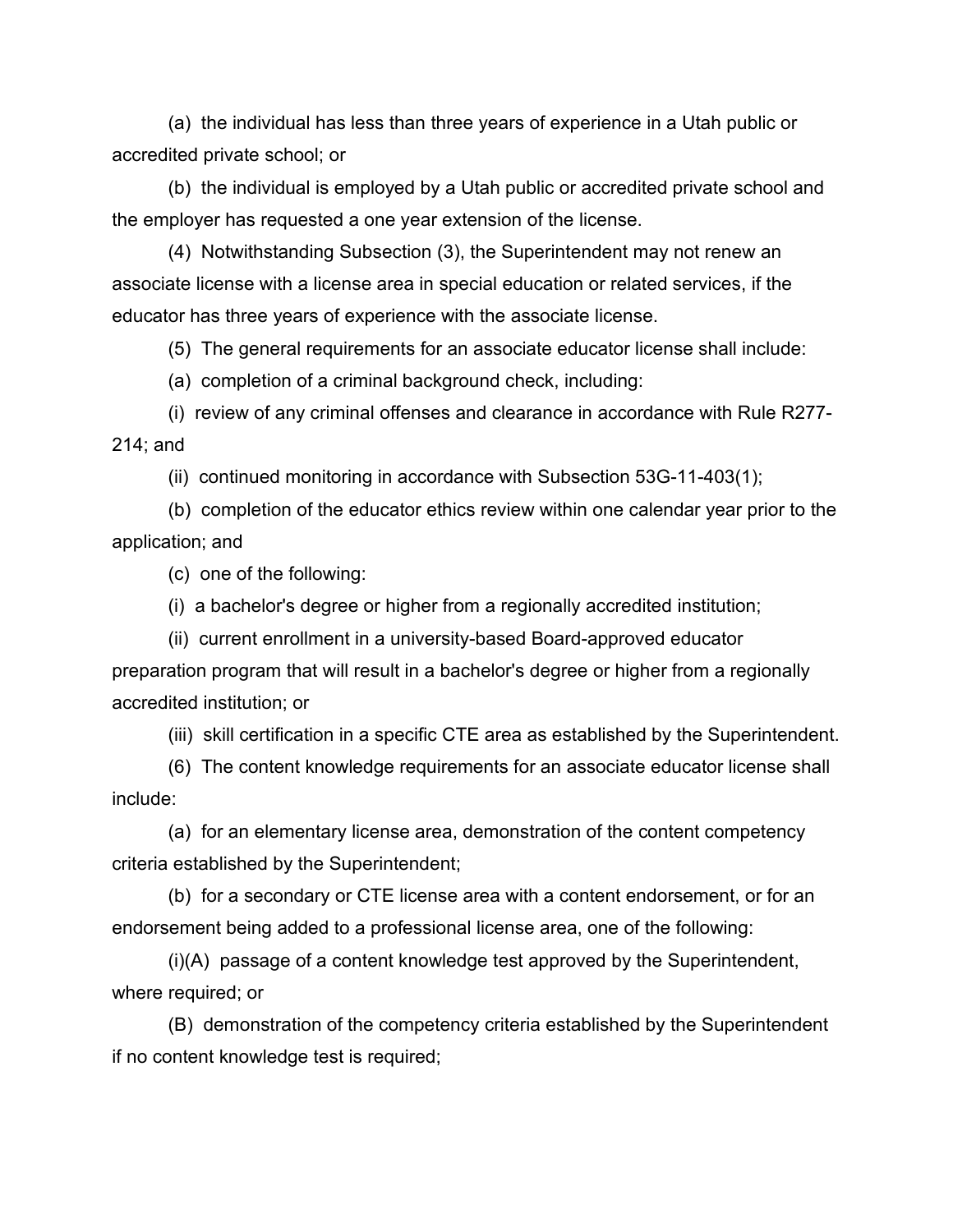(ii) a bachelor's degree or higher with a major in the content area from a regionally accredited university; or

(iii) enrollment in a program that will result in a degree described in Subsection  $(7)(b)(ii);$ 

(c) for an early childhood license area, demonstration of the content competency criteria established by the Superintendent; and

(d) for a school leadership license area, enrollment in:

(i) a university-based Board-approved educator preparation program; or

- (ii) an educator preparation program administered by the Superintendent.
- (7) Notwithstanding, Subsection (5)(c)(ii),
- (a) an applicant for an associate educator license with the following license areas:
	- (i) special education (K-12);
	- (ii) pre-school special education;
	- (iii) deaf education;
	- (iv) audiologist;
	- (v) speech language technician; or
	- (vi) speech language pathologist;
	- (b) shall meet the following requirements for an associate educator license:
	- (i) demonstrate content knowledge competencies approved by the

Superintendent; and

(ii) complete a special education law and instruction training approved by the Superintendent;

- (iii) earn a bachelor's degree in a field approved by the Superintendent; and
- (iv) enroll in a preparation program as provided in Subsection (9).

(8)(a) For a special education or pre-school special education license area, an applicant for an associate educator license shall enroll in a:

(i) Board-approved non-university based special education preparation program; or

(ii) a special education program at a regionally accredited institution that will yield a NASDTEC Stage 2 educator license.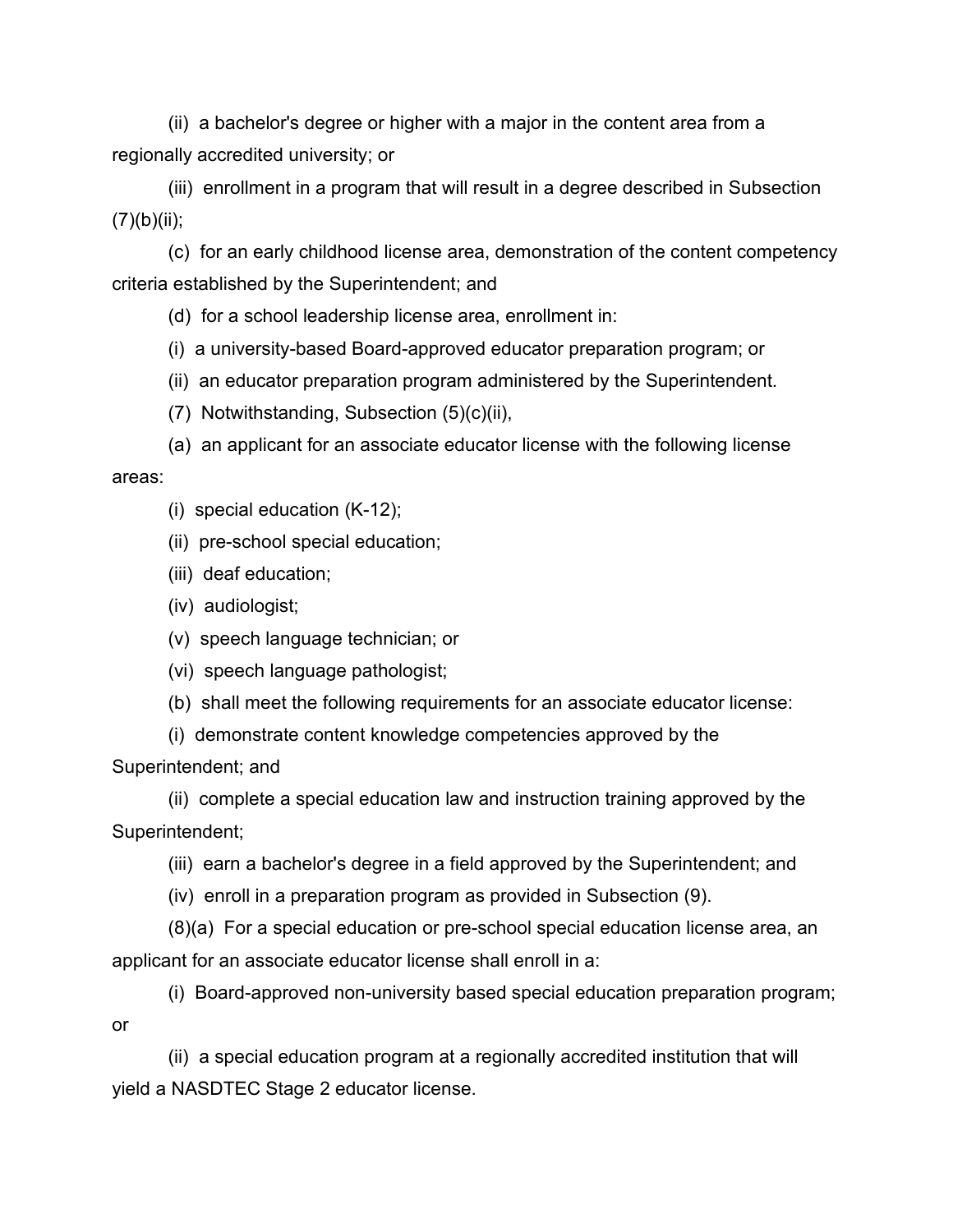(b) For a deaf education license area, an applicant shall enroll in a deaf education program at a regionally accredited institution that will yield a NASDTEC Stage 2 educator license.

(c) For a speech language pathologist license area, an applicant shall enroll in a speech language pathologist program at a regionally accredited institution of higher education that:

(i) results in a masters degree or higher in speech language pathology; and

(ii) will yield a NASDTEC Stage 2 educator license.

(d) For a school counselor license area, an applicant shall enroll in a school counselor program at a regionally accredited institution of higher education that:

(i) results in a masters degree or higher in school counseling; and

(ii) will yield a NASDTEC Stage 2 educator license.

(e) For a speech language technician license area, an applicant shall:

(i) enroll in a speech language technician program that is:

(A) approved by the Board; or

(B) administered by the Superintendent; or

(ii) complete the requirements of certified speech-language pathology assistant through the American Speech-Language Hearing Association.

(f) For an audiologist license area, an applicant shall enroll in an audiology program at a regionally accredited institution of higher education that will yield a NASDTEC Stage 2 educator license.

(9) Notwithstanding Subsection (5)(c)(ii), an applicant for an associate educator license with a license area in school psychologist or school social worker shall meet the following requirements:

(a) demonstrate content knowledge competencies approved by the Superintendent;

(b) earn a Bachelor's degree; and

(c) complete all requirements for a regionally accredited master's level preparation program, except completion of capstone school-based clinical experience and any co-requisite coursework.

(10) Additional requirements for an associate educator license shall include: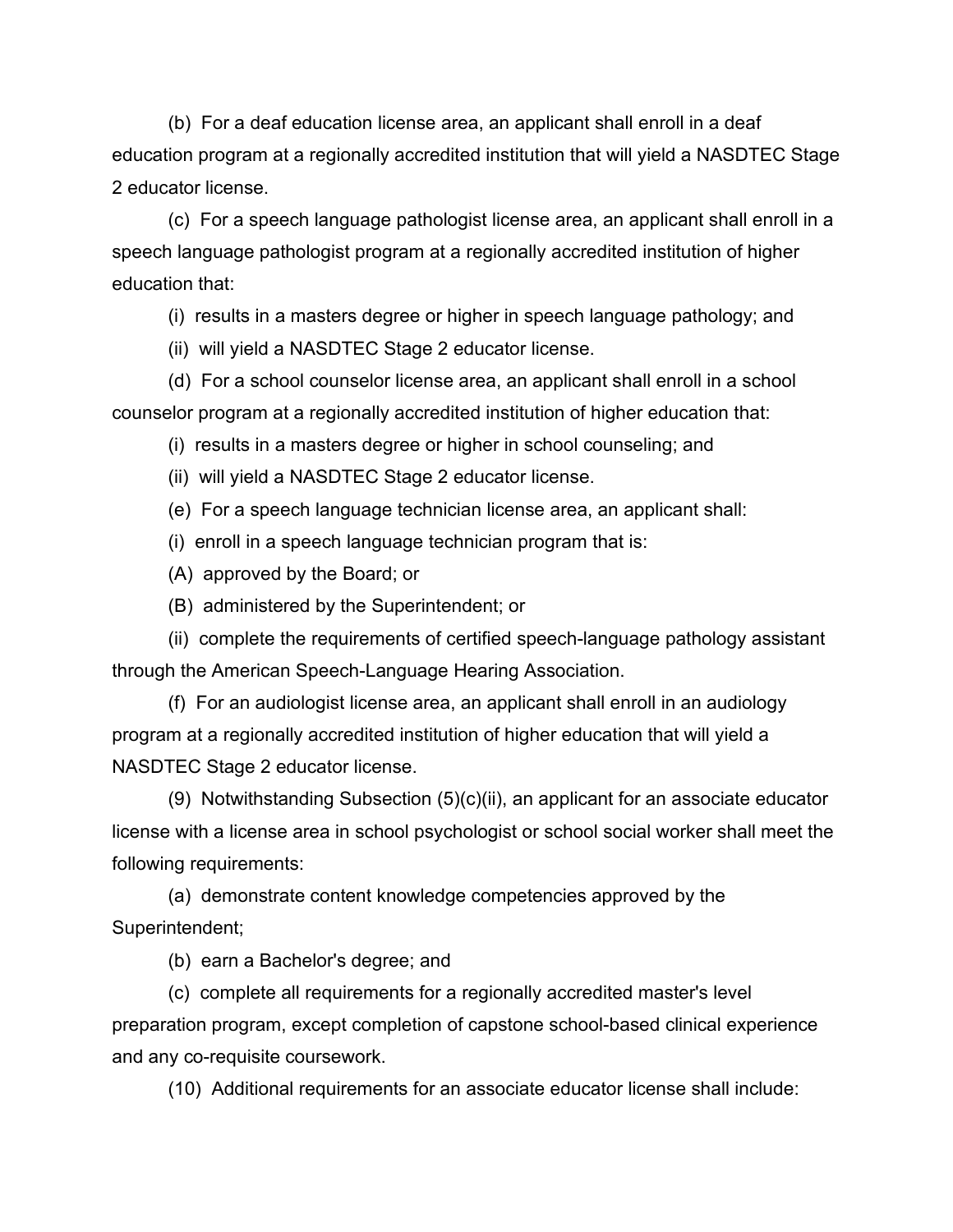(a) successful completion of professional learning modules created or approved by the Superintendent in:

(i) educator ethics;

(ii) classroom management and instruction;

(iii) basic special education law and instruction;

(iv) the Utah Effective Teaching Standards described in R277-530; or

(b) enrollment in a university-based Board-approved educator preparation program.

(c) Notwithstanding Subsection (11)(a), the Superintendent may waive an individual module, if the module is not necessary given the preparation of an applicant.

(11) An educator that holds a professional license area of concentration and has met the competency criteria established by the Superintendent need not complete the requirements detailed in Subsection (6).

(12) A license applicant who has received or completed license preparation activities inconsistent with this rule may present compelling information and documentation for review and approval by the Superintendent to satisfy the associate educator license requirements.

(13) The Superintendent shall designate a panel of at least three Board staff members to review an appeal made under Subsection (12).

(14) An LEA that employs an individual that holds an associate educator license shall develop a personalized professional learning plan designed to support the educator in meeting the requirements for a professional educator license no later than 60 days after beginning work in the classroom, which shall:

(a) be provided to the Superintendent upon request;

(b) include a formal discussion and observation process no later than 30 days after beginning work in the classroom; and

(c) consider:

(i) previous education related experience; and

(ii) previous educational preparation activities.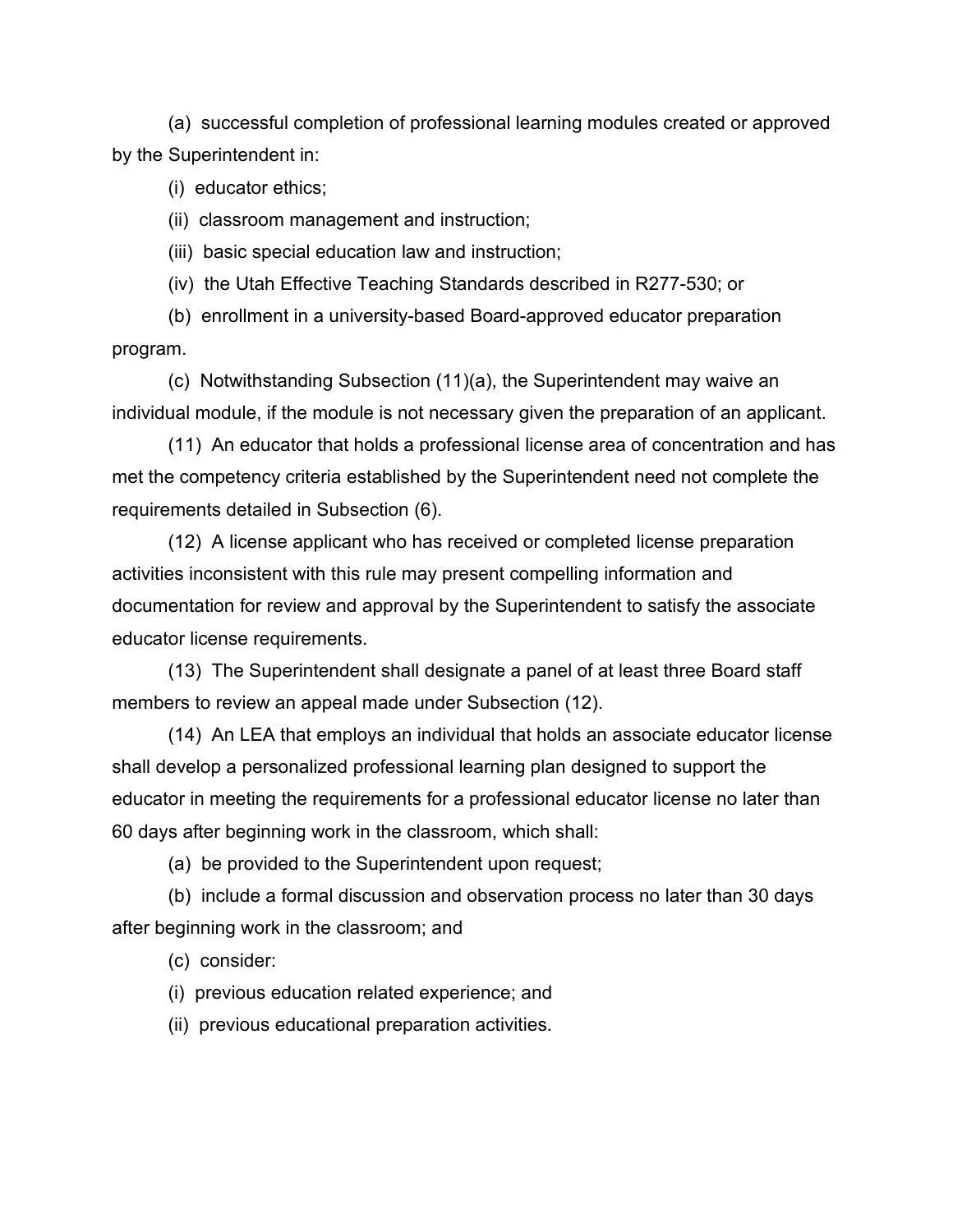(15) An educator with an associate educator license may upgrade to a professional educator license at any time prior to expiration of the associate educator license if the educator meets all requirements of Section R277-301-5.

### **R277-301-5. Professional Educator License Requirements.**

(1) The Superintendent shall issue a professional educator license to an individual that applies for the license and meets all requirements in this Section R277- 301-5.

(2) A professional educator license, license area, or endorsement is valid for five years.

(3) The general requirements for a professional educator license shall include:

(a) all general requirements for an associate educator license under Subsection R277-301-5(4);

(b) completion of:

(i) a bachelor's degree or higher from a regionally accredited institution; or

(ii) skill certification in a specific CTE area as established by the Superintendent;

(c) for an individual with an early childhood, elementary, special education, or pre-school special education license area of concentration, completion of a literacy preparation assessment; and

(d) one of the following:

(i) a recommendation from a Board-approved educator preparation program; or

(ii) a standard educator license in the area issued by a licensing jurisdiction outside of Utah that is currently valid or is renewable consistent with Section 53E-6-307.

(e) Notwithstanding, Subsection (c), a license applicant in an APPEL program who has an established professional learning plan prior to August 31, 2022, need not complete a literacy preparation assessment.

(4) The content knowledge requirements for a professional educator license, license area, and endorsement shall include:

(a) all content knowledge requirements for an associate educator license under Subsection R277-301-4(5);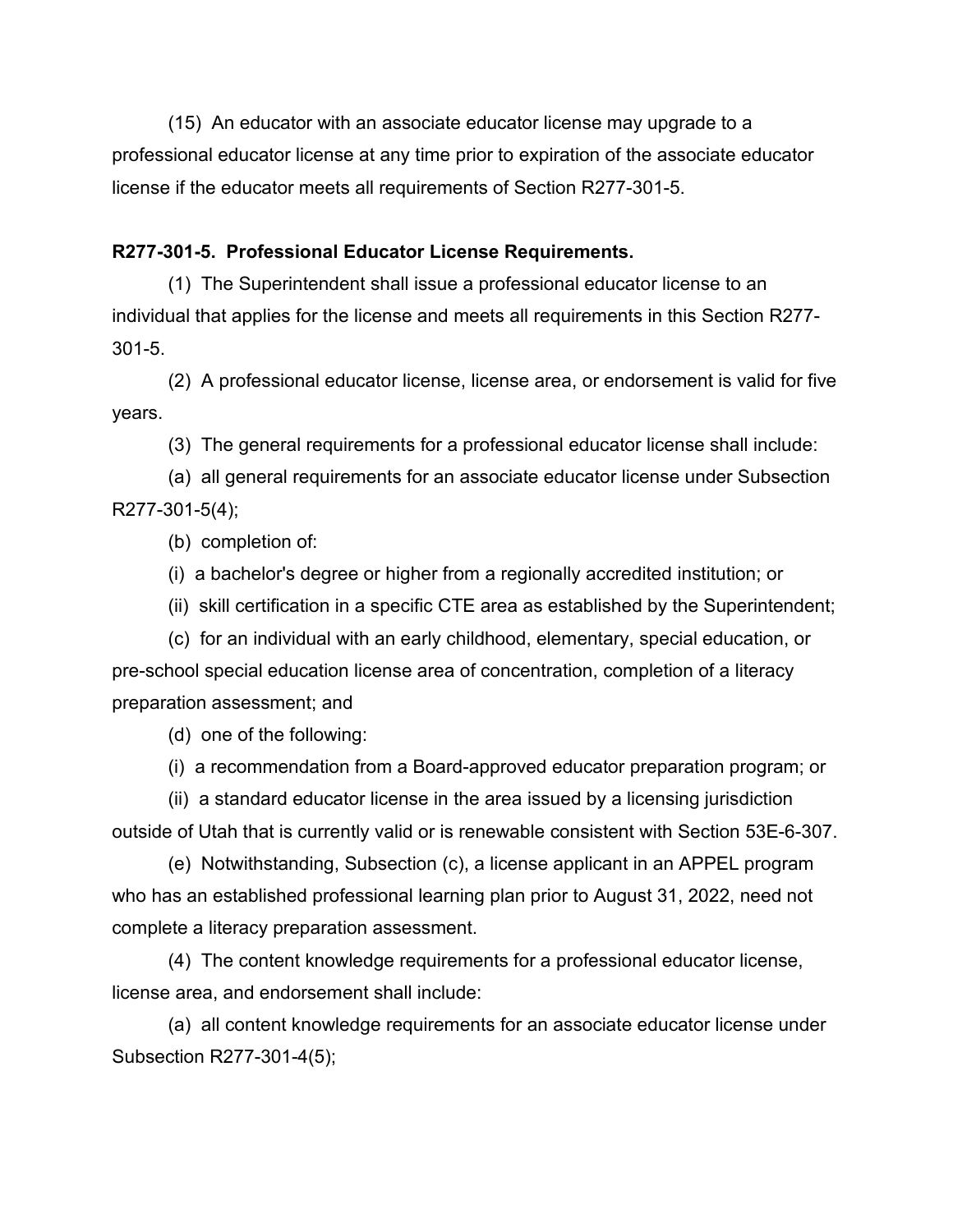(b) demonstration of all content knowledge competencies as established by the Superintendent; and

(c) passage of a content knowledge test provided by the Superintendent, where required by the Superintendent.

(5) An applicant for a secondary or CTE content area endorsement that holds a bachelor's degree or higher with a major in the content area from a regionally accredited university need not complete the requirement described in Subsection (4)(c).

(6) The pedagogical requirements for professional educator license shall include:

(a) demonstration of all pedagogical competencies as established by the Superintendent; and

(b) when applicable to the license area, passage of a pedagogical performance assessment meeting standards:

(i) established by the Superintendent; and

(ii) approved by the Board.

(7) An individual holding a Utah level 1, level 2, or level 3 educator license on January 1, 2020 meets the pedagogical requirements described in Subsection (6).

(8) An individual holding a Utah level - APT educator license that is employed by a Utah LEA and an individual enrolled in ARL or a university-based Board-approved educator preparation program on January 1, 2020 may meet the content knowledge and pedagogical requirements described in this Section R277-301-6 by completing all requirements of the applicable program.

(9) An individual holding a Utah professional educator license and license area in early childhood education, elementary, secondary, CTE, special education, or deaf education is considered to have met the pedagogical performance assessment requirement of Subsection (5)(b) if applying to add any of the license areas in the subsection.

(10) An individual with an associate license with a speech language technician license area who completes a school-based clinical experience meeting requirements established by the Superintendent meets the requirements for a professional license.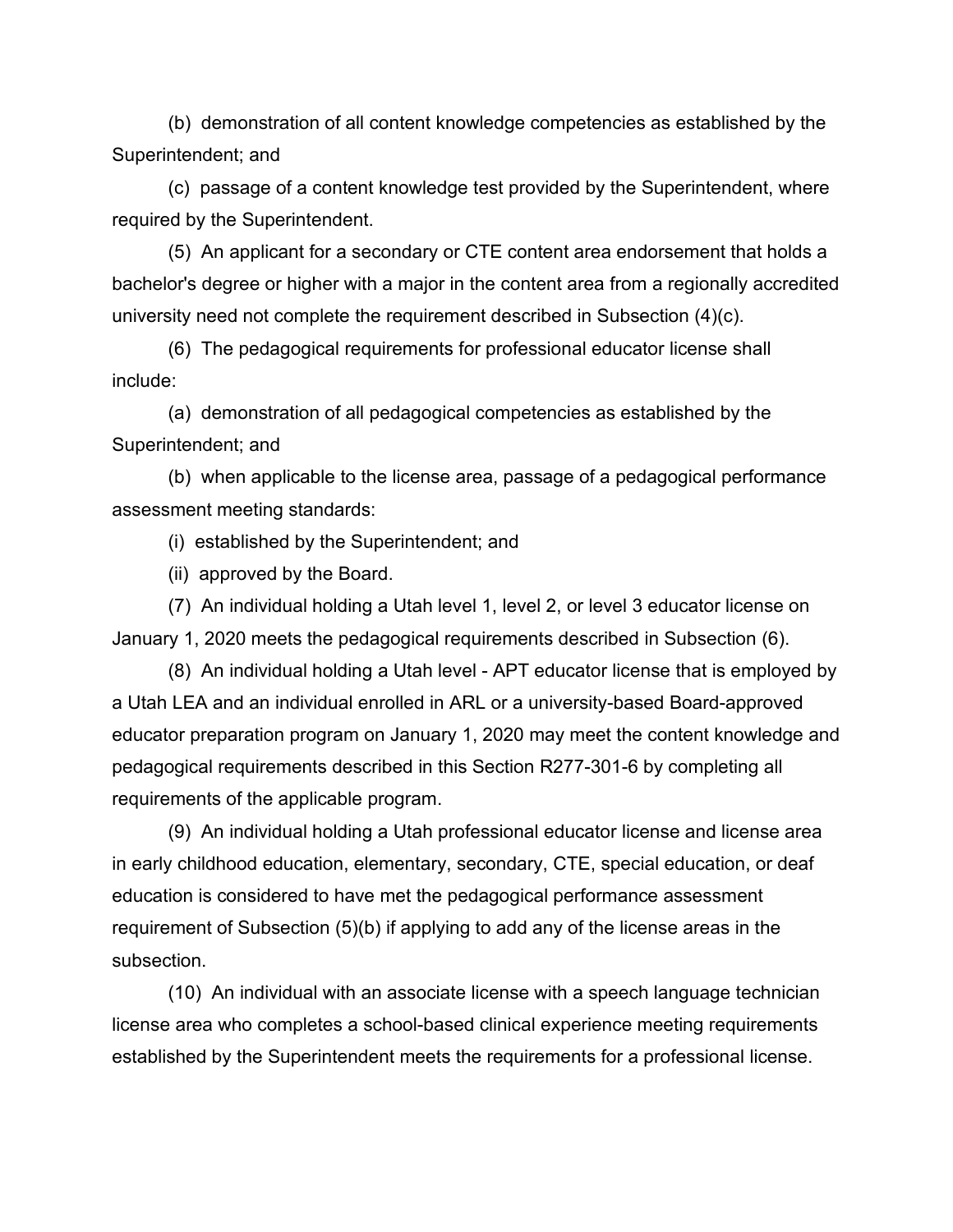(11) A license applicant who has received or completed license preparation activities inconsistent with this rule may present compelling information and documentation for review and approval or denial by the Superintendent to satisfy the professional educator license requirements.

(12) The Superintendent shall designate a panel of at least three individuals, including at least two Board licensed educators not employed by the Board, to review an appeal and make a recommendation to the Superintendent for the Superintendent's review and decision described in Subsection (11).

# **R277-301-6. Educator Licenses Issued by Licensing Jurisdictions Outside of Utah.**

(1) The Superintendent shall review applications for a Utah educator license for individuals holding educator licenses issued by licensing jurisdictions outside of Utah to determine if the applicant has met the requirements for a Utah license under this rule.

(2) The Superintendent shall accept scores from an applicant that meet the Utah standard for passing on assessments from licensing jurisdictions outside of Utah that utilize the same assessment as Utah as meeting the requirements of this rule.

(3) The Superintendent shall accept scores from an applicant on reasonably equivalent content knowledge or pedagogical performance assessments utilized by licensing jurisdictions outside of Utah that meet the passing standard of that jurisdiction as meeting the requirements of this rule.

(4) The Superintendent shall accept demonstrations of content knowledge and pedagogical competencies from an applicant utilized by licensing jurisdictions outside of Utah that are reasonably equivalent to Utah competencies.

(5) An individual with one year of successful experience in a public or accredited private school under a standard license issued by another jurisdiction need not complete the content knowledge and pedagogical assessment requirements in the areas and subjects taught.

(6) An individual holding a standard license from another jurisdiction that was enrolled in a preparation program prior to January 1, 2020 and received the standard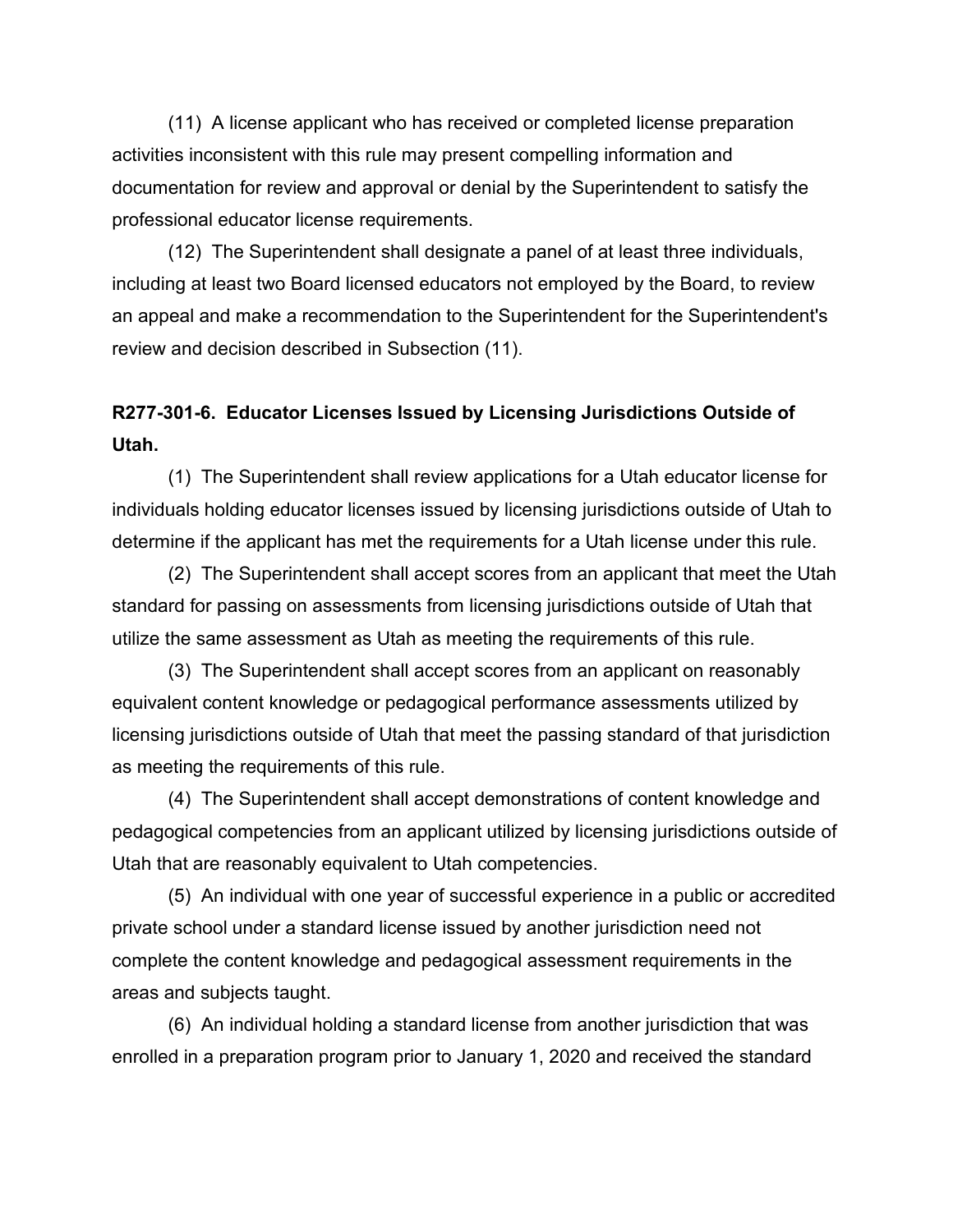license prior to August 1, 2021 need not complete the requirements of Subsection R277-301-5(6)(b).

# **R277-301-7. LEA-specific Educator License Requirements.**

(1) The Superintendent may issue an LEA-specific educator license to a candidate if:

(a) the LEA requesting the LEA-specific educator license has an adopted policy, posted on the LEA's website, which includes:

- (i) educator preparation and support:
- (A) as established by the LEA; and
- (B) aligned with the Utah Effective Teaching Standards described in R277-530;
- (ii) criteria for employing educators with an LEA-specific license; and
- (iii) compliance with all requirements of this rule;
- (b) an LEA governing board applies on behalf of the candidate;
- (c) the candidate meets all the requirements in this Section R277-301-7; and
- (d) within the first year of employment, the LEA trains the candidate on:
- (i) educator ethics;
- (ii) classroom management and instruction;
- (iii) basic special education law and instruction; and
- (iv) the Utah Effective Teaching Standards described in R277-530.

(2) An LEA-specific license, license area, or endorsement is valid only within the requesting LEA.

(3) An LEA-specific license, license area, or endorsement is valid for three years.

(4) An LEA may not issue an LEA-specific license area of concentration to an educator for the following license areas:

- (a) special education;
- (b) pre-school special education;
- (c) deaf education;
- (d) school psychologist;
- (e) school social worker;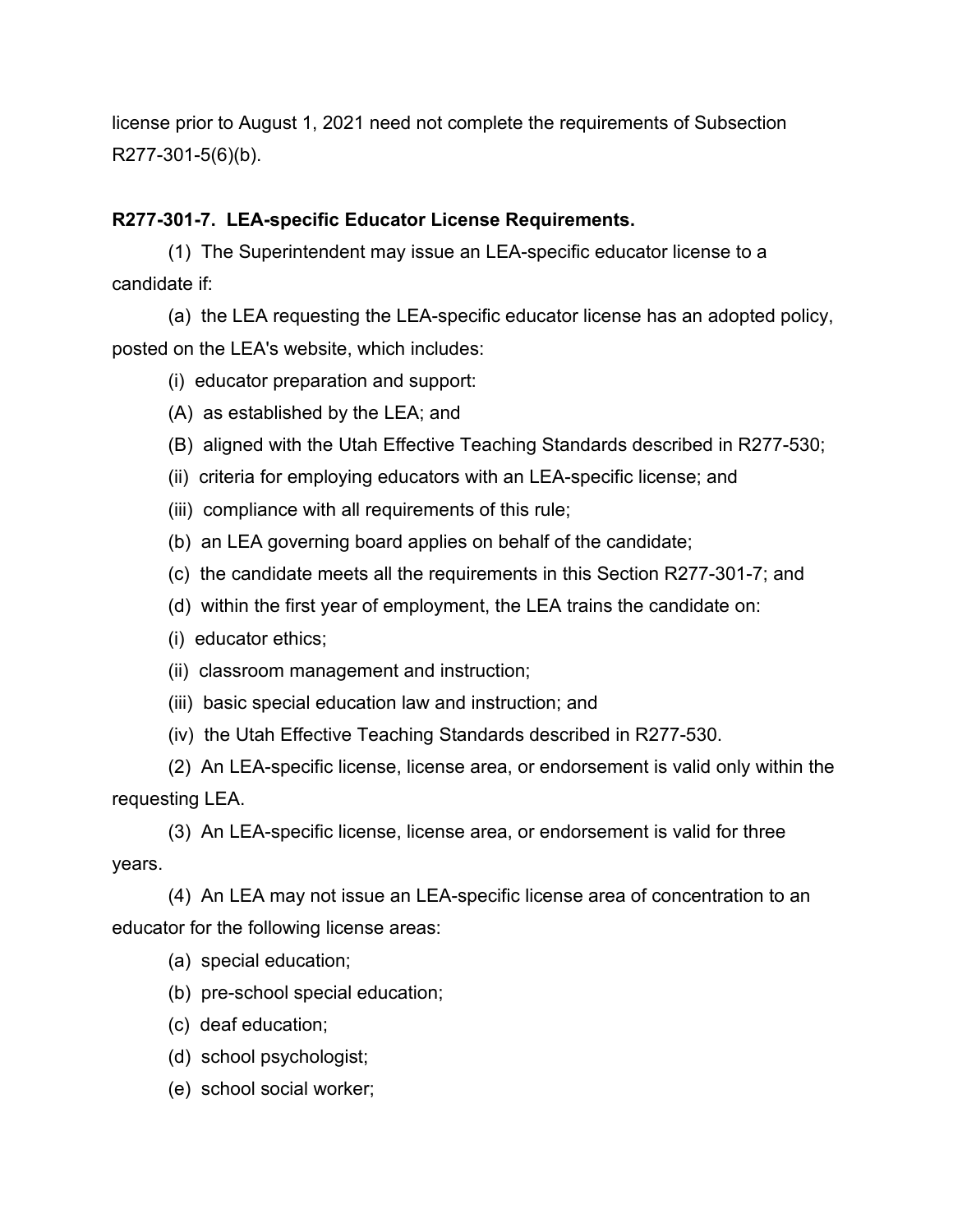(f) audiologist;

(g) speech language technician; or

(h) speech language pathologist.

(5) An LEA may not issue an LEA-specific endorsement in drivers education.

(6) An LEA-specific license expires immediately if the educator's employment with the LEA that requested the license ends.

(7) An LEA may request renewal of an LEA-specific license if an educator meets professional learning requirements established by the Superintendent.

(8) The general requirements for an LEA-specific educator license shall include:

(a) completion of a criminal background check, including:

(i) review of any criminal offenses and clearance in accordance with Rule R277- 214; and

(ii) continued monitoring in accordance with Subsection 53G-11-403(1);

(b) completion of the educator ethics review within one calendar year prior to the application; and

(c) approval of the request by the LEA governing board in a public meeting no more than 60 days prior to the application, which includes the LEA's rationale for the request.

(9) The content knowledge and pedagogical requirements for an LEA-specific educator license shall be established by the LEA governing board.

(10) An LEA school that requests an LEA-specific license, license area, or endorsement shall prominently post the following information on each school's website:

(a) disclosure of the fact that the school employs individuals holding LEAspecific educator licenses, license areas, or endorsements;

(b) an explanation of the types of licenses issued by the board;

(c) the percentage of the types of licenses, license areas, and endorsements held by educators employed in the school-based on the employees' FTE as reported to the Superintendent; and

(d) a link to the Utah Educator Look-up tool provided by the Superintendent in accordance with Subsection R277-312-7(6).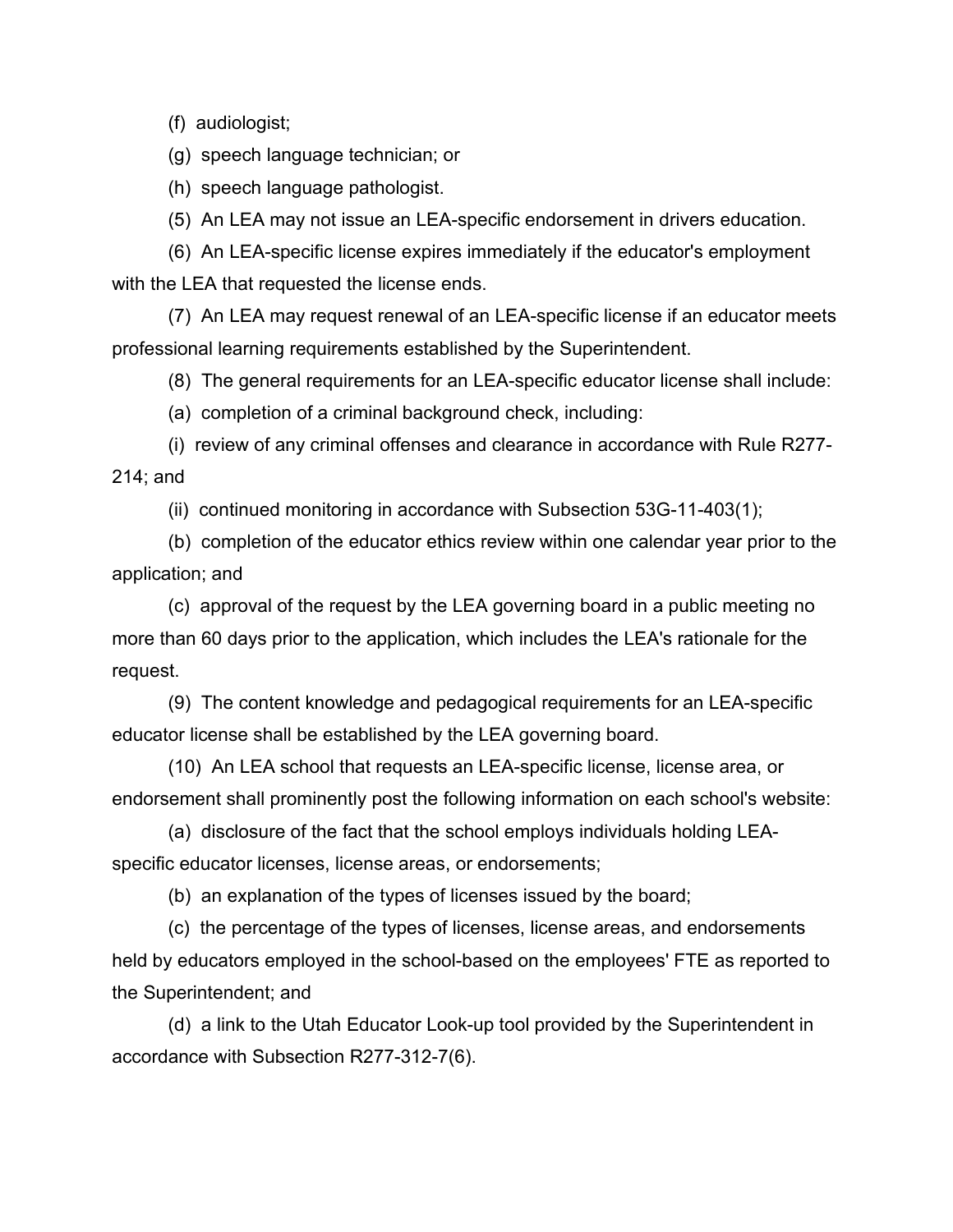#### **R277-301-8. Eminence.**

(1) The purpose of an eminence designation is to allow an individual with exceptional training or expertise, consistent with Section R277-301-2, to teach or work in the public schools on a limited basis.

(2) An LEA may request an eminence designation for an LEA-specific license, license area, or endorsement for a teacher whose employment with the LEA is no more than 37% of a teacher's regular instructional load.

(3)(a) The Superintendent may approve or deny a request under Subsection (2).

(b) The Superintendent may require documentation of the exceptional training, skills, or expertise of a candidate for an eminence designation.

(4)(a) The Superintendent may approve or deny the renewal of an LEA-specific license, license area, or endorsement with an eminence designation at the request of the LEA that requested the designation.

(b) Subsection (4)(a) supersedes Subsection R277-301-7(5) for a licensee with an eminence designation.

(c) If a request for an eminence designation or renewal of an eminence designation is denied by the Superintendent, the LEA may appeal the denial to the Board.

#### **R277-301-9. Superintendent Annual Report to the Board.**

- (1) The Superintendent shall annually report to the Board on licensing, including:
- (a) educator licensing;
- (b) educator preparation; and
- (c) equitable distribution of teachers.
- (2) The Superintendent shall use a process approved by the Board to:

(a) establish the content knowledge competency requirements required for associate and professional endorsements; and

(b) review, adopt, and establish passing standards for all assessments required for educator licensing.